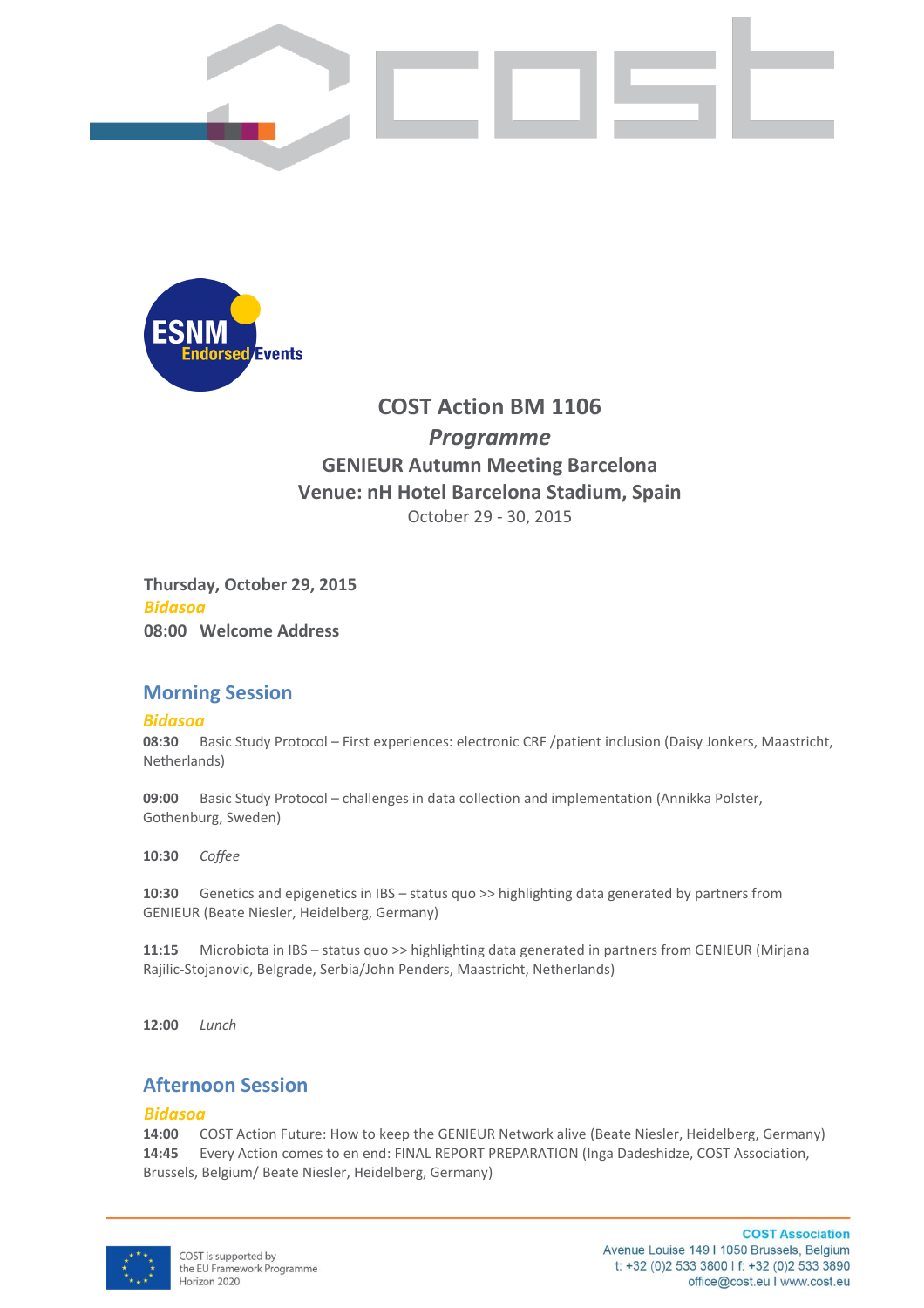

#### **15:30** *Coffee*

## **16:00 COST Action GENIEUR General Assembly**

- *Biobank Task Force- Up-Date*
- *The GENIEUR Repository-an Up-Date*
- *Short Term Scientific Missions (STSMs)*
- *New TRR procedure*
- *Funding options-proposals UEG Training School, Early Stage Researchers and HORIZON2020-others?*
- **20:00** *Dinner and Get Together*

## **Friday, October 30, 2015**

### *Bidasoa*

**08:30 Biobank Task Force Meeting** *MTA, METC, BC Platforms system data repository: Status quo*

**09:30 - 12:00 Working group meetings - Summary of guidelines and plans, preparation of presentation for the plenary session**

**In between 10:30** *Coffee*

### *Bidasoa*

*WG1&2 'Establishment of gold standard for patient recruitment and characterization' & 'Definition of quantitative traits as intermediate phenotypes for IBS'*

*Summary of last meeting*

- *Preparation of Position Papers:*
	- *WG1 on study protocol and use of questionnaires*
	- *WG2 on feasible quantitative traits*

*Planning Final Conference Preparation of Final Report Possible Funding options: HORIZON2020, UEG LINK AWARD, others? STSMs Any other business*

### *Aula 1*

*WG3 'Genetic studies in IBS' Summary of last meeting Review Genetics/Epigenetics of IBS-Status quo Preparation of Final Report/ Implementation of data in database Preparation of Training School Planning Final Conference Possible Funding options: HORIZON2020 STSMs Any other business*

### *Aula 2*

*WG4 'Microbiota studies in IBS' Summary of last meeting Pilot study – how far are we? Dietary questionnaire Preparation of Training School*



2